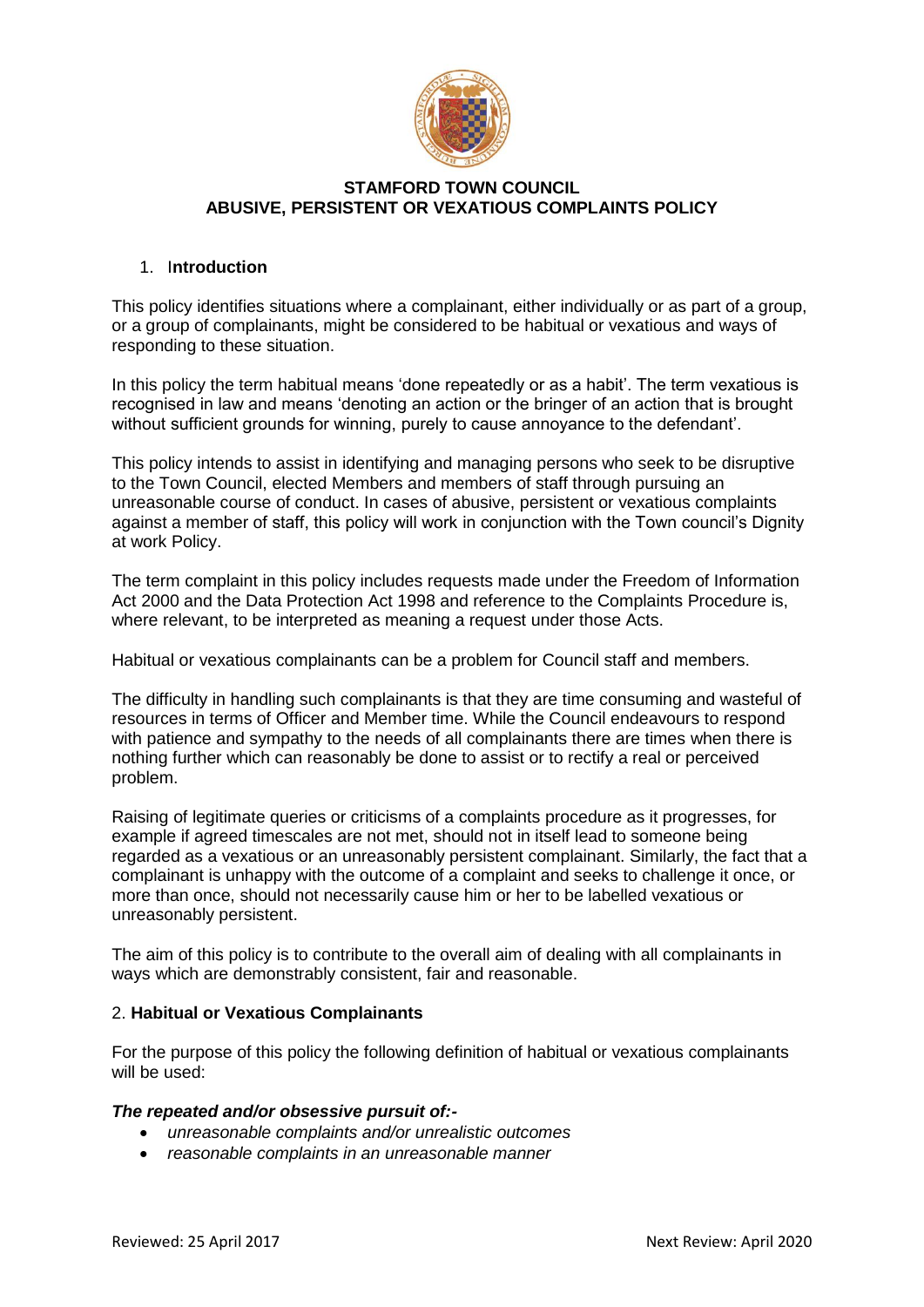Prior to considering its implementation the Council will send a *summary* of this policy to the complainant to give them prior notification of its possible implementation.

Where complaints continue and have been identified as habitual or vexatious in accordance with the criteria set out in Section 3, the Town Clerk and Relevant Committee Chair (or appointed sub-committee) will seek agreement to treat the complainant as a habitual or vexatious complainant for the appropriate course of action to be taken. Section 4 details the options available for dealing with habitual or vexatious complaints.

The Town Clerk, as responsible officer, will notify, on behalf of the Town Council complainants, in writing, of the reasons why their complaint has been treated as habitual or vexatious and the action that will be taken. South Kesteven District Council will also be informed that a constituent has been designated as a habitual or vexatious complainant.

The status of the complainant will be kept under review. If a complainant subsequently demonstrates a more reasonable approach, then their status will be reviewed.

#### 3. **Definitions**

Stamford Town Council defines unreasonably persistent and vexatious complainants as those complainants who, because of the frequency or nature of their contacts with the Town Council, hinder the Town Council's consideration of their or other people's complaints. The description 'unreasonably persistent' and 'vexatious' may apply separately or jointly to a particular complainant.

Examples include the way in which, or frequency with which, complainants raise their complaint with staff or how complainants respond when informed of the Town Council's decision about the complaint.

Features of an unreasonably persistent and / or vexatious complainant include the following (the list is not exhaustive, nor does one single feature on its own necessarily imply that the person will be considered as being in this category):

#### *An unreasonably persistent and/or vexatious complainant may:*

- Have insufficient or no grounds for their complaint and be making the complaint only to annoy (or for reasons that he or she does not admit or make obvious)
- Refuse to specify the grounds of a complaint despite offers of assistance
- Refuse to co-operate with the complaints investigation process while still wishing their complaint to be resolved
- Refuse to accept that issues are not within the remit of the complaints policy and procedure despite having been provided with information about the scope of the policy and procedure
- Refuse to accept that issues are not within the power of the Council to investigate, change or influence.
- Insist on the complaint being dealt with in ways which are incompatible with the complaints procedure or with good practice (e.g. insisting that there must not be any written record of the complaint)
- Make what appear to be groundless complaints about the staff dealing with the complaints, and seek to have them dismissed or replaced make an unreasonable number of contacts with the Town Council, by any means in relation to a specific complaint or complaints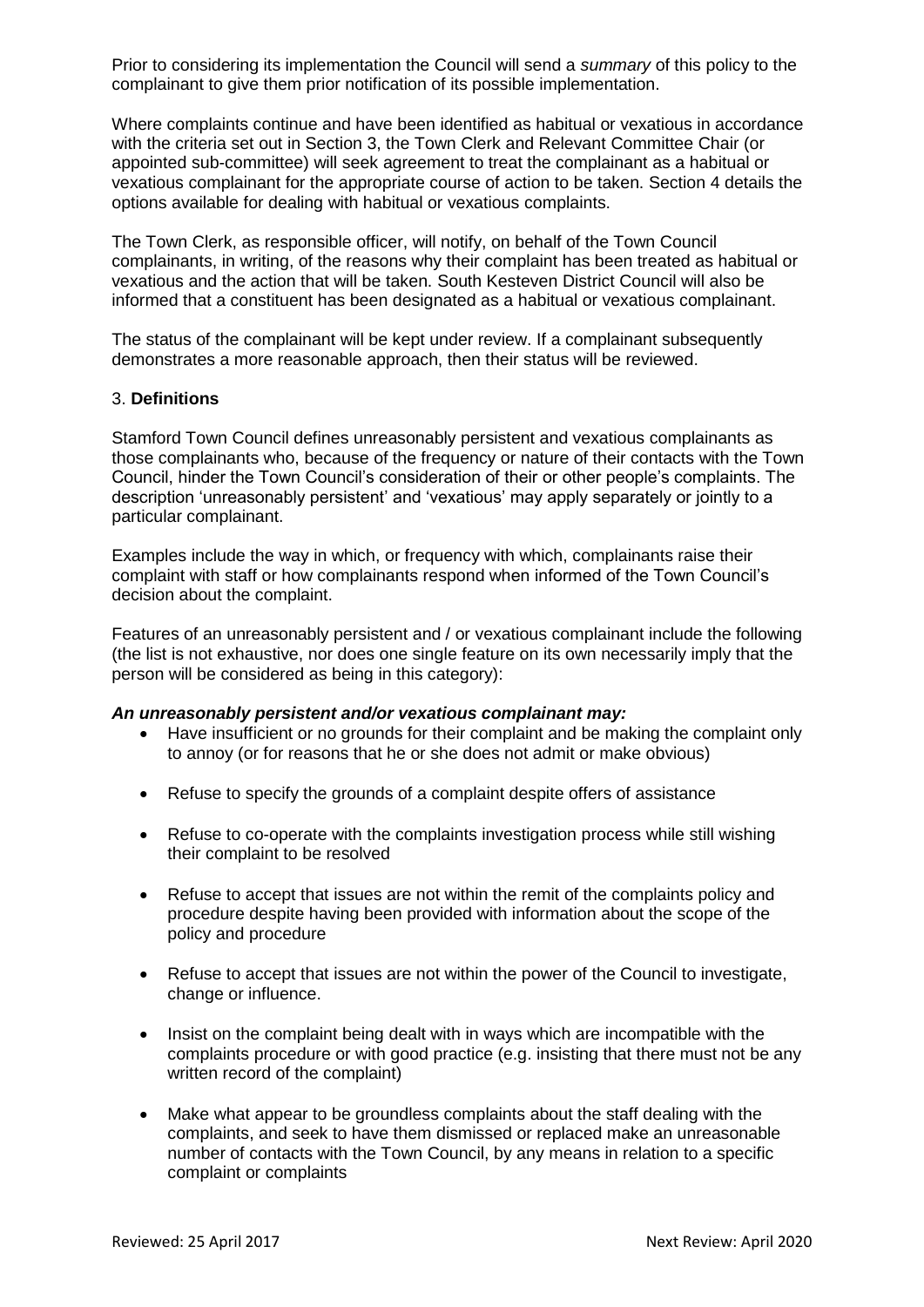- Make persistent and unreasonable demands or expectations of staff and/or the complaints process after the unreasonableness has been explained to the complainant (an example of this could be a complainant who insists on immediate responses to questions, frequent and / or complex letters, faxes, telephone calls, emails or other social media communications)
- Harass or verbally abuse or otherwise seek to intimidate staff dealing with their complaint, in relation to their complaint by use of foul or inappropriate language or by the use of offensive and racist language
- Raise subsidiary or new issues whilst a complaint is being addressed that were not part of the complaint at the start of the complaint process
- Introduce trivial or irrelevant new information whilst the complaint is being investigated and expects this to be taken into account and commented on
- Change the substance or basis of the complaint without reasonable justification whilst the complaint is being addressed
- Deny statements he or she made at an earlier stage in the complaint process
- Electronically record meetings and conversations without the prior knowledge and consent of the other person(s) involved
- Adopts an excessively 'scattergun' approach, for instance, pursuing a complaint or complaints not only with the Town Council, but at the same time with, for example, a Member of Parliament, other Councils, elected Members of this and other Councils, the Town Council's Independent Auditor, the Monitoring Officer, the Police or solicitors.
- Refuse to accept the outcome of the complaint process after its conclusion, repeatedly arguing the point, complaining about the outcome, and/or denying that an adequate response has been given
- Make the same complaint repeatedly, perhaps with minor differences, after the complaints procedure has been concluded and insist that the minor differences
- Make these 'new' complaints which should be put through the full complaints procedure
- Persistently approach the Town Council through different routes about the same issue
- Persist in seeking an outcome which Town Council has explained is unrealistic for legal or policy (or other valid) reasons
- Refuse to accept documented evidence as factual
- Complain about or challenge an issue based on an historic and/or an irreversible decision or incident
- Combine some or all of these features

## 4. **Imposing Restrictions**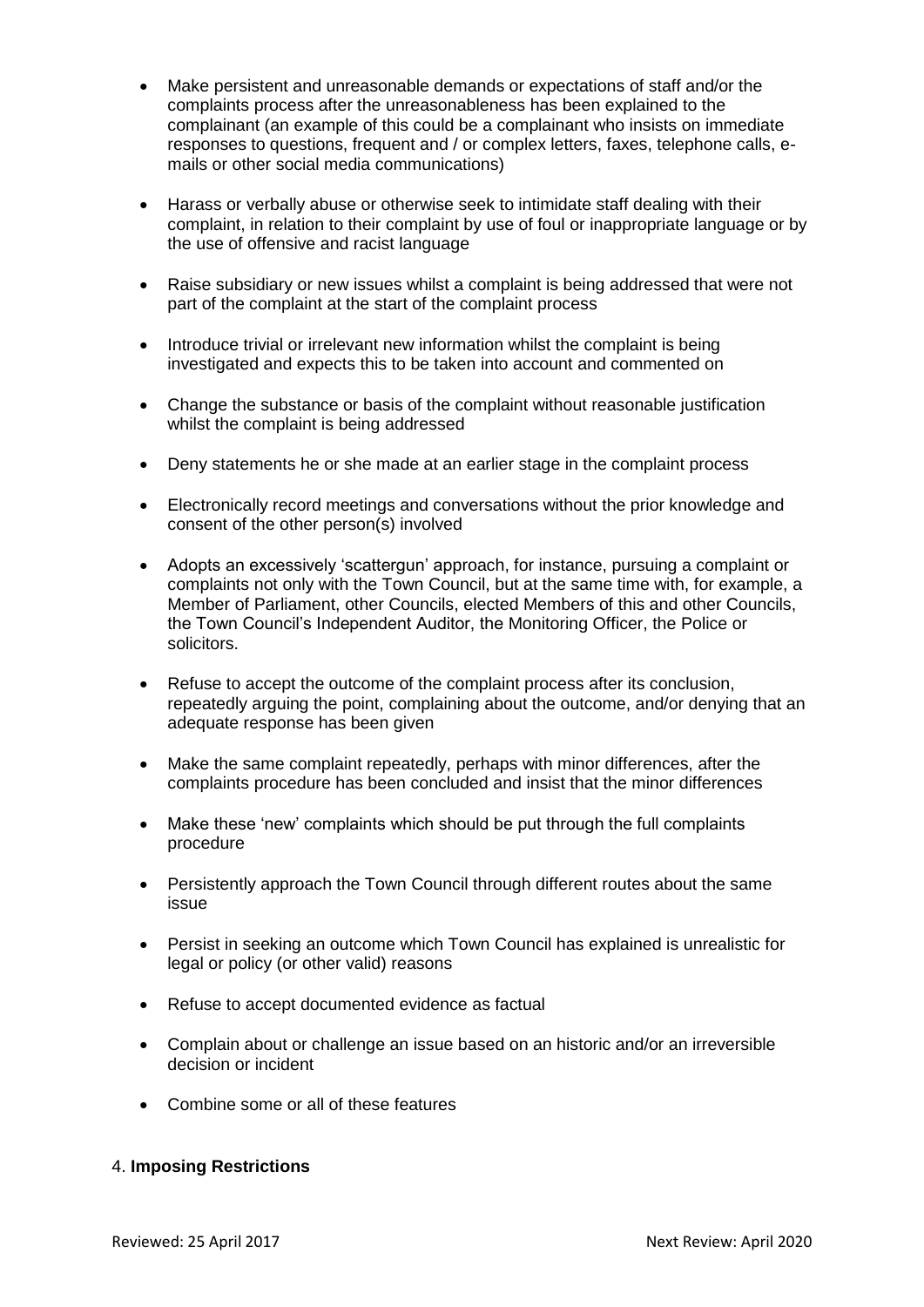Stamford Town Council will ensure that the complaint is being, or has been, investigated properly according to the adopted complaints procedure.

In the first instance the Town Clerk will consult with the Relevant Committee Chair (or appointed sub-committee) prior to issuing a warning to the complainant. The Town Clerk will contact the complainant in writing, or by email, to explain why this behaviour is causing concern and ask them to change this behaviour and outline the actions that the council may take if they do not comply.

If the disruptive behaviour continues, the Town Clerk will issue a reminder letter to the complainant advising them that the way in which they will be allowed to contact the Town Council in future will be restricted. The Town Clerk will make this decision in consultation with the Relevant Committee Chair and inform the complainant in writing of what procedures have been put in place and for what period.

Any restriction that is imposed on the complainant's contact with the Council will be appropriate and proportionate and the complainant will be advised of the period of time that the restriction will be in place for. In most cases restrictions will apply for between 3 to 6 months, but in exceptional cases this may be extended. In such cases the restrictions would be reviewed on a quarterly basis.

#### **Restrictions will be tailored to deal with the individual circumstances of the complainant and may include:**

- Banning the complainant from making contact by telephone except through a third party e.g. a solicitor, a Councillor or a friend acting on their behalf
- Banning the complainant from sending emails to individual and / or all Council Officers and insisting they only correspond by letter
- Requiring contact to take place with one named member of staff only
- Restricting telephone calls to specified days and/or times and/or duration
- Requiring any personal contact to take place in the presence of an appropriate witness

Letting the complainant know that Stamford Town Council will not reply to or acknowledge any further contact from them on the specific topic of that complaint (in this case, a designated member of staff will be identified who will read future correspondence)

When the decision has been taken to apply this policy to a complainant, the Town Clerk will contact the complainant in writing to explain:-

- Why the decision has been taken
- What action is being taken
- The duration of that action

The Town Clerk will enclose a copy of this policy in the letter to the complainant. Where a complainant continues to behave in a way that is unacceptable, the Town Clerk, in consultation with the Relevant Committee Chair (or appointed sub-committee) may decide to refuse all contact with the complainant and stop any investigation into his or her complaint.